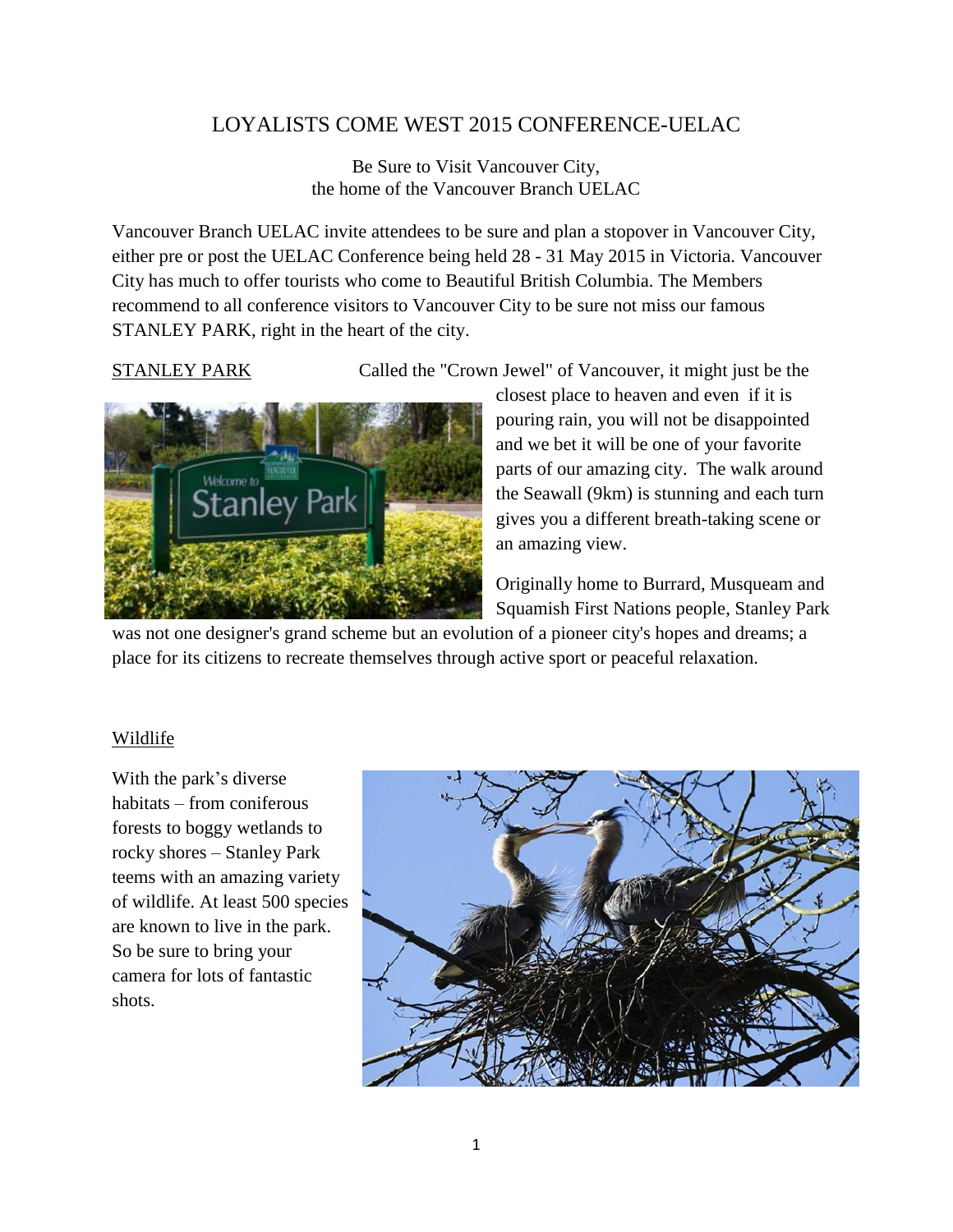

Named for Lord Frederick Stanley (16<sup>th</sup> Earl of Derby), Stanley was appointed Governor General of Canada and Commander in Chief of Prince Edward Island on 1 May 1888, the City opened Stanley Park on September 27 of that year.

#### Vancouver Parks Board

Two years later in 1890, Vancouver City Council set up an autonomous and separately-elected Park Board, the only elected one of its kind in Canada. This cemented the City's dedication to parks (and later to recreation) matters. Known now as the Vancouver Board of Parks and Recreation, it remains committed to its mission of connecting people to green space, active living, and community.

### Stanley Park today

As Vancouver's first official green space, the creation of Stanley Park marked a first, bold step towards making Vancouver the sustainable,

livable city it is today. And it happened more than a century before the City launched its plan to become the greenest city in the world by 2020.

Today, Vancouver boasts more than 240 public parks. The lush, evergreen oasis of Stanley Park is North America's third largest urban park with an estimated eight million visitors a year.

Stanley Park is one of the most popular parks in the world and is one of Vancouver's top attractions. Tourists and nature cross miles



just to take a walk through Stanley Park and see its gardens, lush greenery, and totem poles. It is 1,001 acres and it lies very close to downtown. It is full with wildlife, plants, trees and natural beauty. You can ride, walk, bus or rollerblade to and through the park. Dine at the Rose Garden Tea Room, the Sequoia Grill or at the Fish House where one can enjoy some fresh seafood dishes.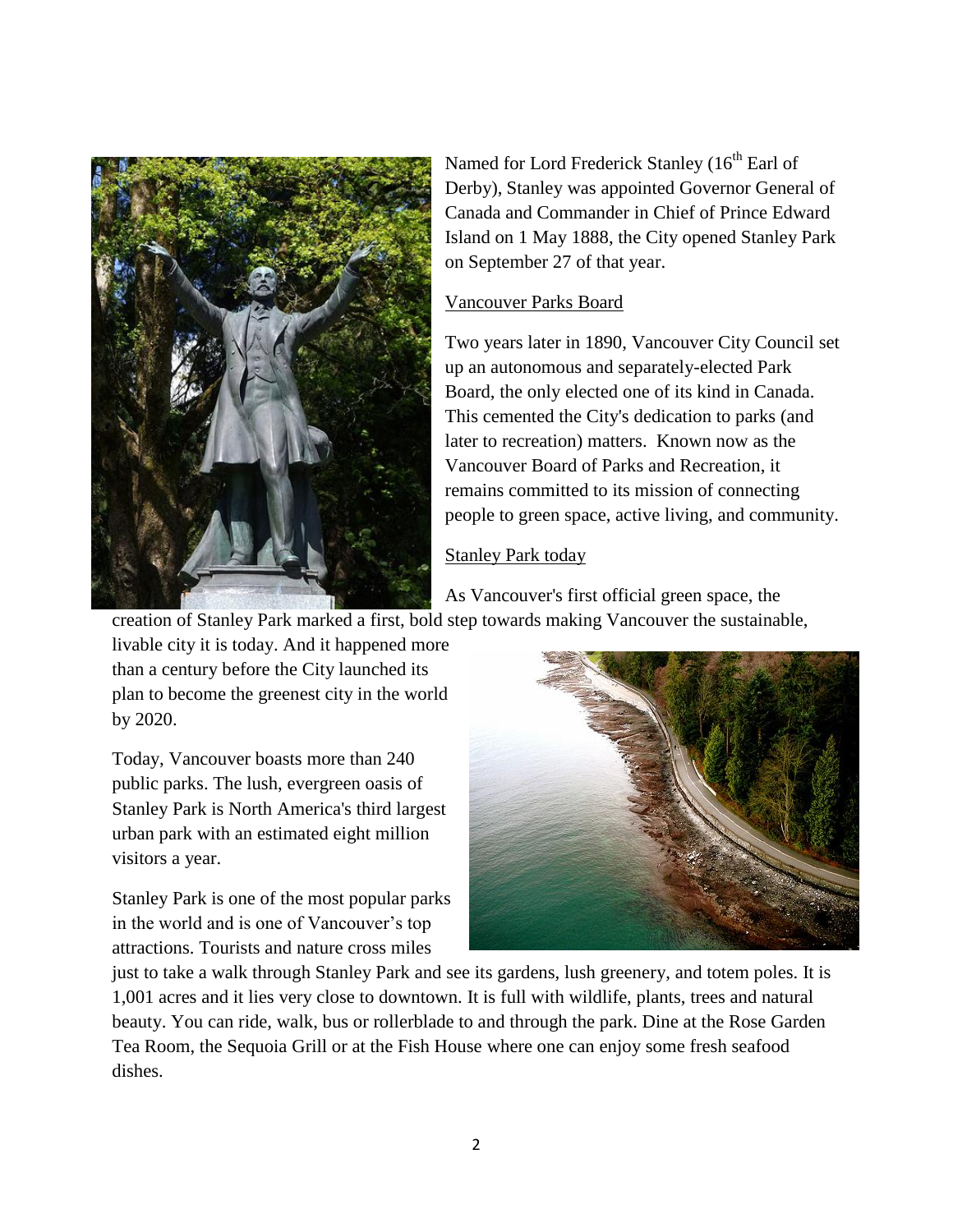

Cairn to Pauline Johnson Siwash Rock





Nine O'clock Gun Prospect Point



You will find many landmarks within Stanley Park such as the 1913 cairn to poetess Pauline Johnson, Siwash Rock, the Hollow Tree, the Nine O'clock Gun, Prospect Point, Brockton Point, Lost Lagoon, Beaver Lake and over 22 monuments and sculptures. Take a walk along the seawall that meanders around the park, or enjoy a picnic on some of the park's soft grass. There is something to do for everyone at every age group in Stanley Park.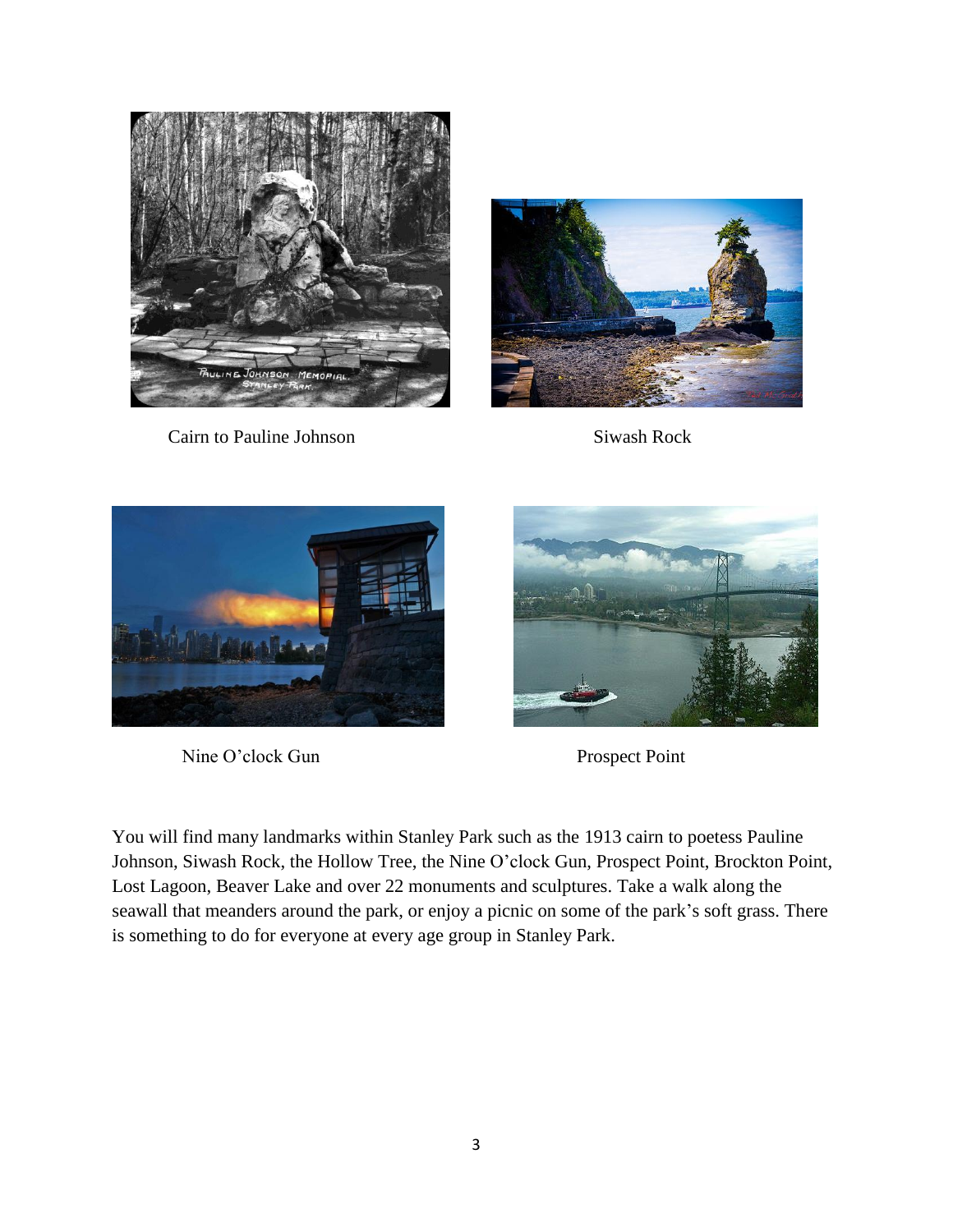



Old Hollow Tree Beaver Lake

Try some of the family attractions such as the Miniature Train, playgrounds, the Vancouver Aquarium, or walk along the seawall at English Bay towards Sunset Beach.



# Totem Poles at Stanley Park

*"People Amongst the People"* Coast Salish Gateways by Susan Point. Three beautifully carved, red cedar portals welcome visitors to the Brockton Point Visitor Centre and to the traditional lands of the Coast Salish people. Their form represents the traditional slant-roof style of Coast Salish architecture. The gateways show the history and thriving modern culture of Coast Salish people.

Constructed over three years and installed in 2008, the gateways were created by Coast Salish artist Susan Point, in collaboration with Coast Salish Arts; Vancouver Storyscapes (a City of Vancouver Social Planning project to encourage aboriginal people to share their stories through a variety of media); the Musqueam, Squamish, and Tsleil-Watuth First Nations; and the Vancouver Parks Board.